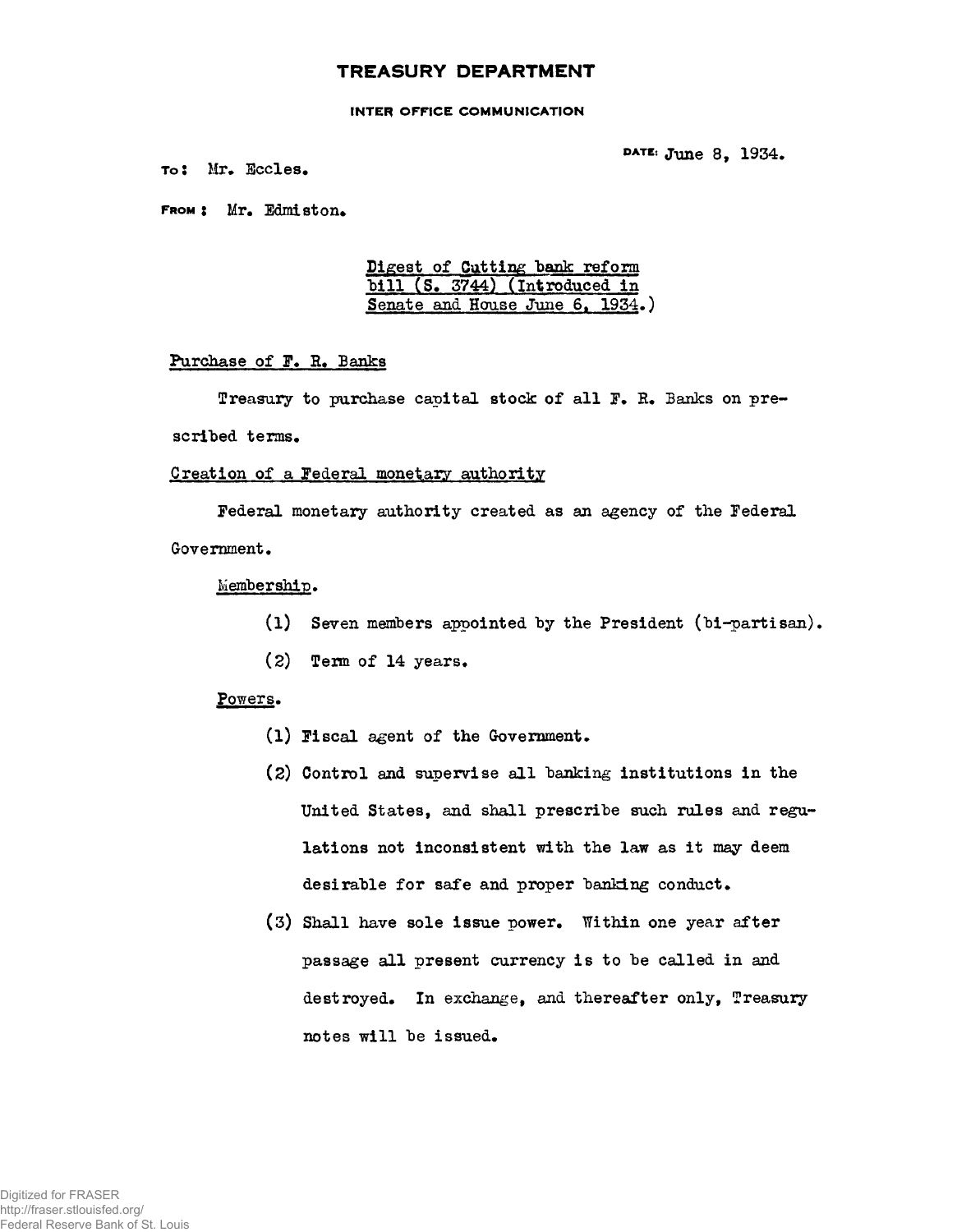Characteristics of Treasury notes:

- (a) Legal tender.
- (b) Redeemable in gold or silver at price fixed by the monetary authority but only to settle foreign balances arising out of commercial transactions.
- (4) Complete control over purchase and sale of gold and/or silver and in determination of foreign exchange rates.
- (5) Establish and maintain an Economic Research Service.

## Banking Practice

(1) One year after passage all banks must keep on hand, with Treasurer of the United States, or in F. R. Bank of its district lawful money for the whole of its demand deposits and a further  $5\%$ uoon all savings or investment deposits payable after 60 days notice.

(2) Demand deposits are to be held in trust for depositors and not connected with other assets of bank.

## Creation of lawful money required

The Federal monetary authority shall purchase from banks and from individuals in the United States, bonds of the Government, or any State or municipal bonds, or assets of any bank; or rediscount at  $\frac{1}{2}$  of 1% so much asset obligations of any bank as may be necessary to supply the required reserves (as mentioned above).

#### Stabilization of Price level and maintenance of prosperity.

(l) The F. R. Banks under direction of the monetary authority shall expand demand deposits by purchase of bonds until index of prices reaches 1926 level. If index rises more than  $5\%$  above this level, the F. R. Banks may contract deposits by selling securities.

 $- 2 -$